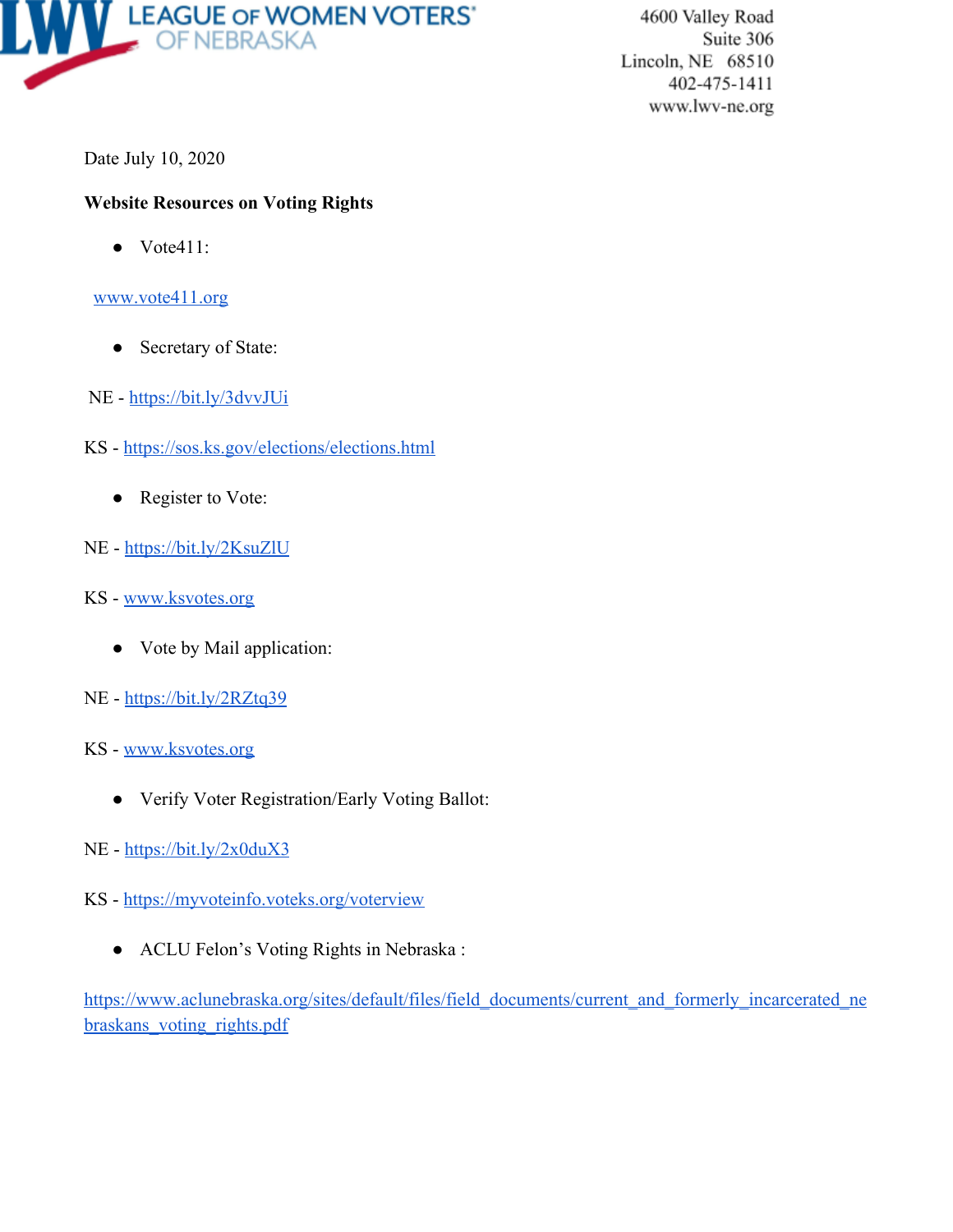● Rising American Electorate:

<https://archive.voterparticipation.org/our-mission/the-rising-american-electorate/>

<https://www.pewsocialtrends.org/essay/an-early-look-at-the-2020-electorate/>

# **REFORM**

● Automatic Voter Registration and Modernization in the States

[https://www.brennancenter.org/our-work/research-reports/automatic-voter-registration-and-modernizati](https://www.brennancenter.org/our-work/research-reports/automatic-voter-registration-and-modernization-states) [on-states](https://www.brennancenter.org/our-work/research-reports/automatic-voter-registration-and-modernization-states)

● Voting Rights Act

<https://www.brennancenter.org/issues/ensure-every-american-can-vote/voting-reform/voting-rights-act>

• Restore the Voting Rights Act

<https://www.brennancenter.org/our-work/research-reports/restore-voting-rights-act>

● Fixing the FEC: An Agenda for Reform

[https://www.scribd.com/document/408312896/Fixing-the-FEC-An-Agenda-for-Reform#fullscreen&am](https://www.scribd.com/document/408312896/Fixing-the-FEC-An-Agenda-for-Reform#fullscreen&from_embed) [p;from\\_embed](https://www.scribd.com/document/408312896/Fixing-the-FEC-An-Agenda-for-Reform#fullscreen&from_embed)

● H.R.1: Democracy Reform

[https://www.brennancenter.org/issues/ensure-every-american-can-vote/voting-reform/hr-1-democracy-re](https://www.brennancenter.org/issues/ensure-every-american-can-vote/voting-reform/hr-1-democracy-reform) [form](https://www.brennancenter.org/issues/ensure-every-american-can-vote/voting-reform/hr-1-democracy-reform)

● The Case for H.R.1

<https://www.brennancenter.org/our-work/policy-solutions/case-hr1>

● Voting Reform

<https://www.brennancenter.org/issues/ensure-every-american-can-vote/voting-reform>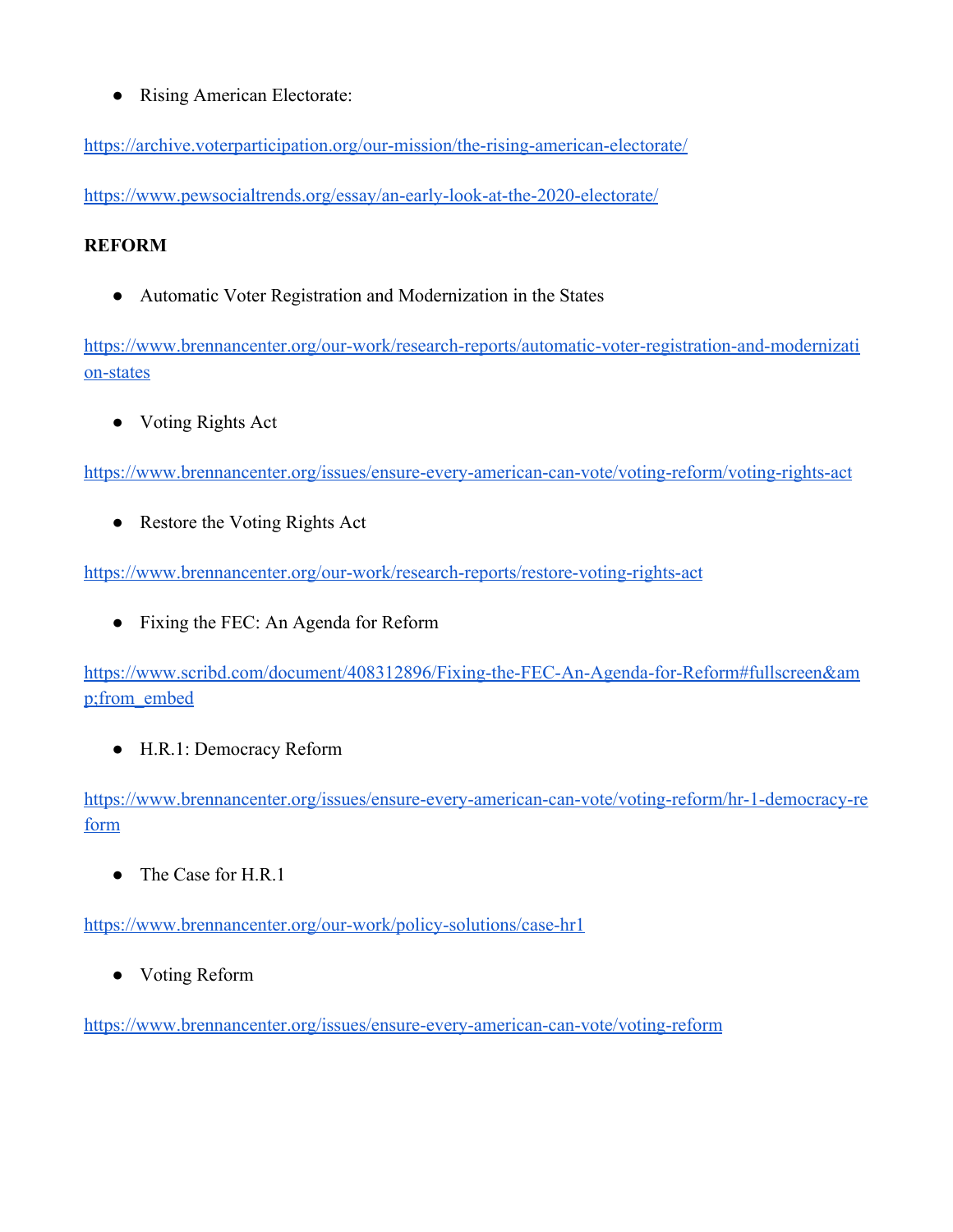# **ELECTIONS**

● Americans of All Strips Want a Mail Ballot Option

<https://www.brennancenter.org/our-work/analysis-opinion/americans-all-stripes-want-mail-ballot-option>

● Bipartisan Support for Expanded Mail Voting for 2020 Elections

[https://www.brennancenter.org/our-work/research-reports/bipartisan-support-expanded-mail-voting-202](https://www.brennancenter.org/our-work/research-reports/bipartisan-support-expanded-mail-voting-2020-elections) [0-elections](https://www.brennancenter.org/our-work/research-reports/bipartisan-support-expanded-mail-voting-2020-elections)

• Dirty Tricks: Eight Falsehoods that Could Undermine the 2020 Election

[https://www.brennancenter.org/our-work/research-reports/dirty-tricks-eight-falsehoods-could-undermine](https://www.brennancenter.org/our-work/research-reports/dirty-tricks-eight-falsehoods-could-undermine-2020-election) [-2020-election](https://www.brennancenter.org/our-work/research-reports/dirty-tricks-eight-falsehoods-could-undermine-2020-election)

• Election Security

<https://www.brennancenter.org/issues/defend-our-elections/election-security>

• Ensuring Safe Elections

<https://www.brennancenter.org/our-work/research-reports/ensuring-safe-elections>

● The False Narrative of Vote-by-Mail Fraud

<https://www.brennancenter.org/our-work/analysis-opinion/false-narrative-vote-mail-fraud>

• Purges: A Growing Threat to the Right to Vote

[https://www.brennancenter.org/sites/default/files/2019-08/Report\\_Purges\\_Growing\\_Threat.pdf](https://www.brennancenter.org/sites/default/files/2019-08/Report_Purges_Growing_Threat.pdf)

● Voter Purge Lawsuit in Detroit: Brennan Center Joins on Behalf of League of Women Voters

[https://www.brennancenter.org/our-work/analysis-opinion/voter-purge-lawsuit-detroit-brennan-center-jo](https://www.brennancenter.org/our-work/analysis-opinion/voter-purge-lawsuit-detroit-brennan-center-joins-behalf-league-) [ins-behalf-league-](https://www.brennancenter.org/our-work/analysis-opinion/voter-purge-lawsuit-detroit-brennan-center-joins-behalf-league-)

● Waiting to Vote

<https://www.brennancenter.org/our-work/research-reports/waiting-vote>